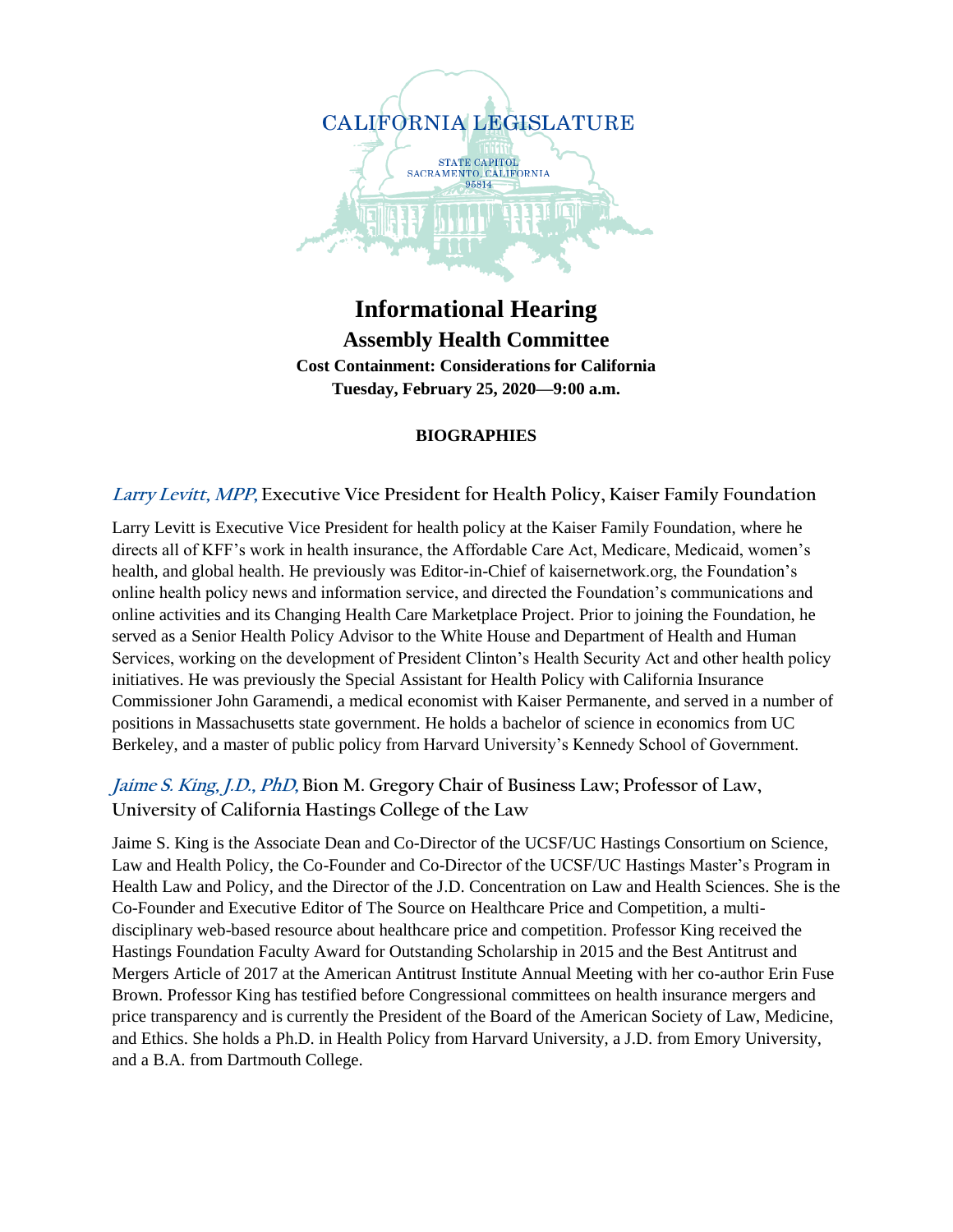**Glenn Melnick, PhD, Senior Fellow, USC Schaeffer Center, Blue Cross of California Chair in Health Care Finance , USC Price School of Public Policy; Professor**

Glenn Melnick is an expert in health economics and finance. He joined the USC Price School of Public Policy faculty in 1996 and currently holds the Blue Cross of California Chair in Health Care Finance. Previously, he served as a faculty member of the UCLA School of Public Health, a consultant at RAND and an expert witness to the Federal Trade Commission. He has been published in the *American Journal of Public Health*, *Health Affairs*, *Medical Care*, the *Journal of Health Politics*, *Policy and Law*, *Health Policy Reform: Competition and Controls*, and the *Journal of Ambulatory Care Management*.

## **David M. Seltz, Executive Director, Massachusetts Health Policy Commission, Commonwealth of Massachusetts**

David Seltz is the first Executive Director of the Massachusetts Health Policy Commission. Prior to this role, Mr. Seltz was the chief health care advisor for then-Senate President Therese Murray and served as the Special Advisor on health care for former Governor Deval Patrick (MA). Through these positions, Mr. Seltz advised the passage of Chapter 58 of the Acts of 2006 and Chapter 224 of the Acts of 2012. Mr. Seltz is a 2003 graduate of Boston College and originally from Minnesota. He was a recipient of Modern HealthCare's 2015 Up and Comer Award, which recognizes young executives that have made significant contributions in the areas of healthcare administration, management, or policy.

# **Jeremy Vandehey, J.D., Director, Health Policy and Analytics Division, Oregon Health Authority**

Jeremy Vandehey is responsible for developing and implementing the state's vision for health reform. His teams' work includes policy analysis, health care cost and quality reporting, advancing evidence-based care and best practices, spreading the use of electronic health records, advancing payment reform, and purchasing health care for nearly 300,000 public employees. Before joining OHA, Jeremy served as Health Policy Advisor to Governor Kate Brown. Jeremy previously led government relations for Kaiser Permanente's Northwest Region and served as the legislative director for OHA during the design and implementation of Oregon's coordinated care organizations. Jeremy received his Juris Doctor from the University of North Dakota School of Law and his undergraduate degree in public policy and administration from Western Oregon University.

### **Mark Ghaly MD, MPH, Secretary, California Health and Human Services Agency**

Dr. Ghaly oversees California's largest Agency which includes many key departments that are integral to supporting the implementation of the Governor's vision to expand health coverage and access to all Californians. Before joining Governor Newsom's team, Dr. Ghaly worked for 15 years in County health leadership roles in San Francisco and Los Angeles. In San Francisco, he was Medical Director of the Southeast Health Center, a public health clinic located in the Bayview Hunters Point community. In addition to having a large primary care pediatrics practice, Dr. Ghaly led the clinic's transition to the patient-centered medical home model of care, expanded specialty care and diagnostics services, and addressed issues such as teen health, youth violence, food security, and environmental health issues. In 2011, Dr. Ghaly became the Deputy Director for Community Health and Integrated Programs for the Los Angeles County Department of Health Services. Dr. Ghaly was the architect of the Los Angeles County Whole Person Care Pilot program, oversaw the launch of the Drug Medi-Cal Organized Delivery System in Los Angeles County, and established the County's Office of Diversion and Reentry which has diverted over 3,000 individuals out of County jail and into community-based treatment and permanent supportive housing.